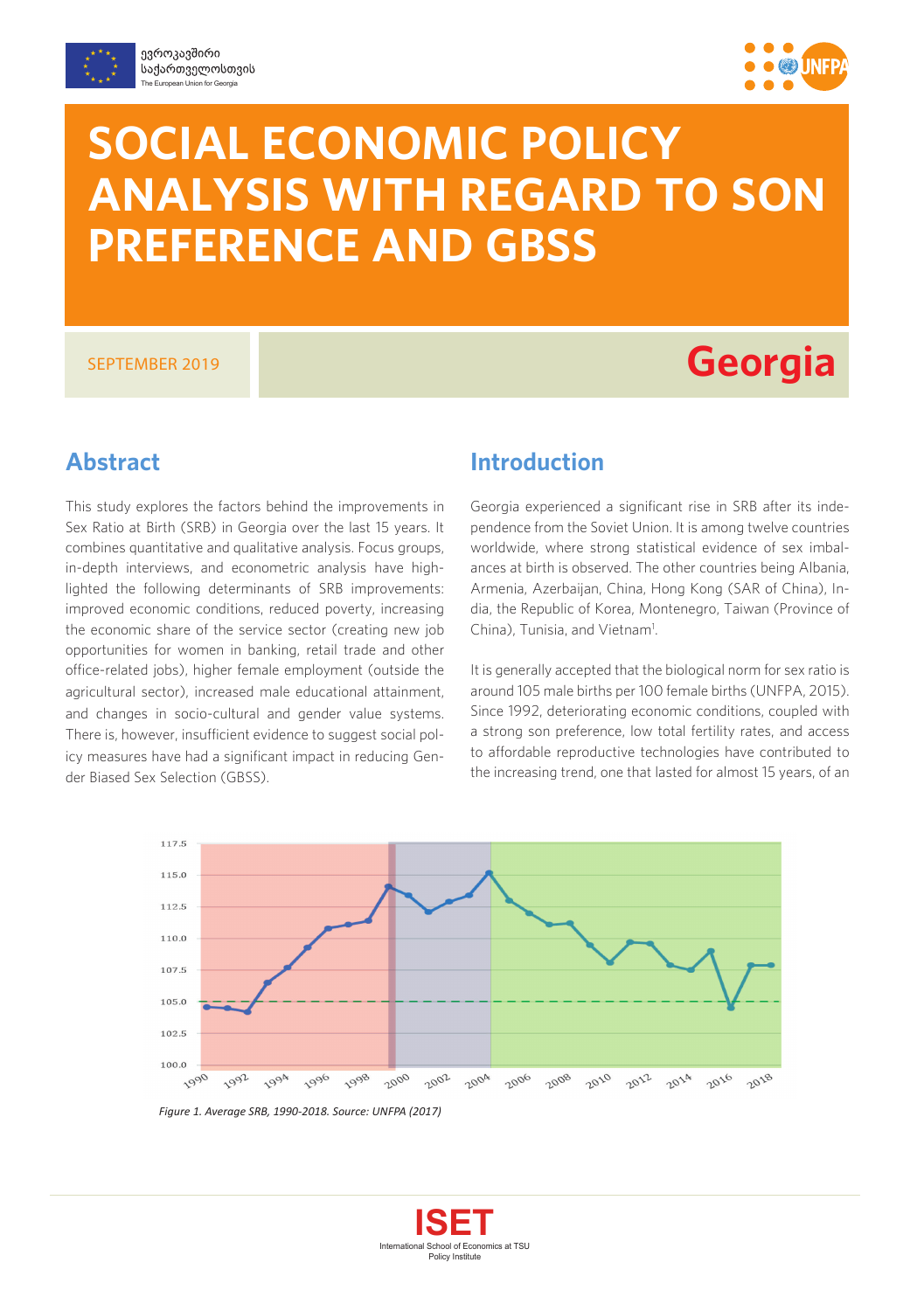SRB imbalance in Georgia (via sex-selective abortions). Since 2004, SRB has been experiencing a reverse trend, reaching a normal level in 2016 (see Figure 1). The aim of this study is to investigate the various factors behind such a change.

Georgia is characterized by a high degree of regional diversity in terms of cultural values, religion, and ethnicity. Unsurprisingly, these differences are manifested in the different levels of GBSS. The capital and the largest city of the country, Tbilisi, has one of the lowest SRBs, reaching a normal level in 2010. The other regions that have lower than average SRBs (very close to the natural level), are Samegrelo-Zemo Svaneti, Imereti, Adjara, and Shida Kartli. In contrast, the three southeastern regions - namely Kakheti, Kvemo Kartli and Samtskhe-Javakheti - have significantly higher SRBs than the country average. These three regions share borders with either Azerbaijan or Armenia, or both, and have a large ethnic minority population. Although these regions did record a decreasing trend in male births over the last 15 years, their decline in SRB was less pronounced.

## **Methodology**

The aim of the study is to investigate the various factors behind the changes in SRB and further explore to what extent social and economic policies and interventions have had an impact on decreasing GBSS through influencing family decisions regarding son preference and softening pressure on fertility choices. The study utilizes quantitative and qualitative analyses to explore the linkages between macroeconomic conditions and social protection schemes and variations in SRB:

- The qualitative analysis is based on focus group discussions (FGDs) with parents of school/preschool children and in-depth interviews (IDIs) with medical personnel and NGO representatives. These were conducted in four regions: Kakheti, Kvemo Kartli, Samtskhe-Javakheti and Samegrelo-Zemo Svaneti. Kakheti, Samtskhe-Javakheti and Kvemo Kartli were chosen because they have the highest SRB levels, while Samegrelo-Zemo Svaneti has shown the largest improvement across Georgia since 2005 (see Figure 2).
- The quantitative analysis is based on quarterly panel data covering the period of 2005-2018 across nine Georgian regions. In the first stage of the empirical analysis, we estimated fixed and random-effect models, using different specifications and combinations of explanatory variables. In the second stage of the empirical analysis, we employed a spatial autoregressive model (SAR) and a spatial Durbin model (SDM) with a random effect and a clustered sandwich estimator (with the region used as a clustered variable).

## **Findings and Conclusions**

The FGDs and IDIs reveal that, regardless of the downward trend in SRB, son preference is still prevalent in Georgian society. Awareness of sex-selective abortions in each of the four surveyed regions is high. All participants, nevertheless, acknowledge that while selective abortions were common in the past, they have since declined. Perceptions about the phenomenon, as a problem, differ among the regions. In Kvemo Kartli and Samtskhe-Javakheti the respondents did not



105 110 115 120

#### Sex Ratio at Birth by Region. 2005-2009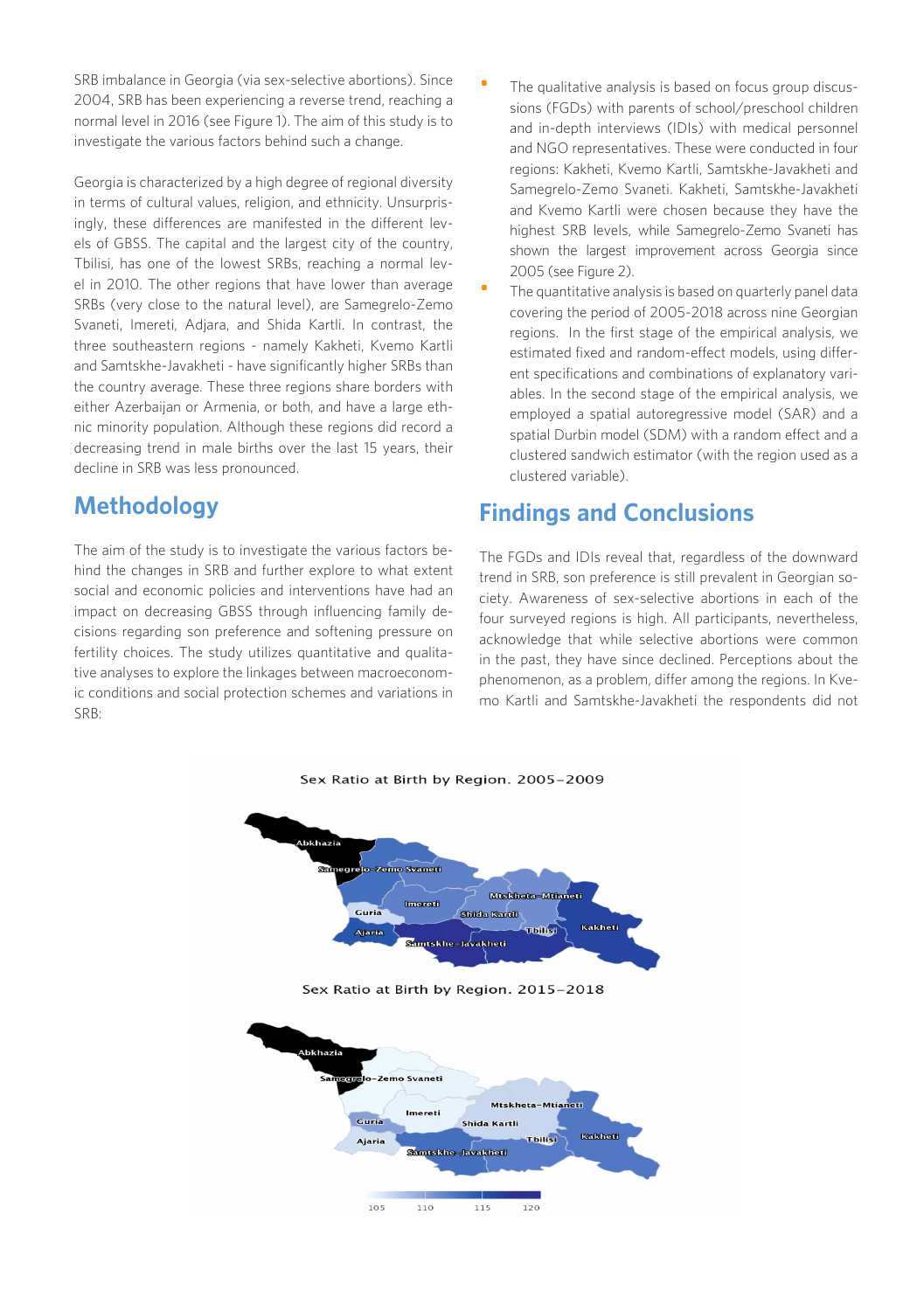problematize the practice of sex selection, and they stressed the importance of having sons for the continuation of family lines, whereas in Kakheti and Samegrelo-Zemo Svaneti, the prevailing attitudes towards GBSS were quite negative.

Economic conditions seem to have played an important role in normalizing SRB ratios in Georgia; via increased disposable income and hence the improved possibility to have more children. As GBSS is more common among poor families, regional poverty rates act as significant determinants of the high SRB levels in Georgia. The econometric analysis shows that the recent reduction in poverty also reflects a decrease in prenatal gender discrimination. Moreover, participants of the FGDs highlighted the importance of international migration and remittances as a strategy for coping with limited labor market opportunities in Georgia.

Labor market dynamics, particularly the structural transformation of the economy towards the service sector, have created new job opportunities for women in banking, retail trade, and other office-related jobs. Such female economic empowerment contributes to a reduction in SRB imbalances by supporting women's financial independence. It also reduces familial pressure on women regarding their family-planning decisions, potentially leading to fewer incidences of sex selection. This finding is supported by all of the FGDs and IDIs and is also confirmed by the quantitative analysis: a 1% increase in female employment rate (outside agriculture) is associated with a reduction in SRB by 0.25 percentage points.

The regression models also show that male education (unlike female education) at the regional level - as measured by the proportion of males over 20 with at least a BA - has a significant negative correlation with SRB. This outcome is potentially explicable in families with educated men, as there may be less pressure on women to be more involved in the family decision making process (including reproductive decisions).

From an educational context, the FGD findings also suggest the future potential of the "1+4" state program by making SRB reduction more inclusive across Georgia; giving ethnic minorities an opportunity to obtain higher education in Georgian universities and, hence, facilitating the integration of ethnic minority populations into Georgian society.

The FGDs, IDIs, and econometric models have not provided sufficient evidence to suggest the government's social policy programs, like the Targeted Social Assistance Program (TSA), the Universal Healthcare System, the State Pension System, or the State Demographic Support Program, have had an impact in balancing SRB. The reimbursement of leave for maternity and childcare, as well as for the adoption of a newborn child (i.e. parental leave), also fails to have a robust effect on SRB, however it is perceived as contributing to gender equality by keeping women in the workforce and increasing fathers' participation in childcare (thus far, paternal involvement in childcare is quite limited). The FDGs held in Samtkshe-Javakheti and Kvemo Kartli reveal poor levels of awareness about state social programs, indicating barriers to accessing information among ethnic minorities.

The FGDs and IDIs also identify that the law prohibiting abortions after 12 weeks of pregnancy (the law also defines exceptions), coupled with the recommendation that doctors not reveal fetal sex in the early stages of pregnancy, may have played an important role in reducing sex-selective abortions. However, there seem to be still cases of unethical conduct and using of technologies by medical service providers potentially contributing to high SRB rates.

The FGDs also highlight the possible contribution of transforming values toward gender equality (this process is much slower in the regions populated by ethnic minorities) and the increased religiosity of the population affecting the GBSS trend reversal. The FGDs and IDIs also show that sex selection is less likely to be observed in families with reproductive health problems, since they usually pay more attention to the health of the fetus rather than its sex.

In conclusion, improved macroeconomic conditions seem to have contributed to a reduction in the skewed SRB by reducing family reliance on male offspring and by relaxing the constraints of fertility choices. Nonetheless, there is little evidence to suggest that the existing social protection schemes have contributed to SRB normalization.

## **Recommendations**

Based on the findings, several policy recommendations can be suggested to sustain and further advance the positive trend of SRB reduction in Georgia. It is evident that the issue of gender bias requires addressing holistically, involving social, economic, and cultural domains.

The overall direction should be focused on promoting initiatives to further advance poverty reduction, strengthen gender equality and women's empowerment, as well as overcome gender stereotypes, by encouraging the equal value of both daughters and sons. Thus, the recommendations are:

#### **Promote gender equality and reduce existing son preference in society by**

a) strengthening the awareness of policy-makers and planners, as well as in civil society, on gender equality and sustainable development;

b) securing the availability and affordability of a good-quality early childhood care, as well as long-term care for other dependents, including children with disabilities or elderly family members in need of long-term care;